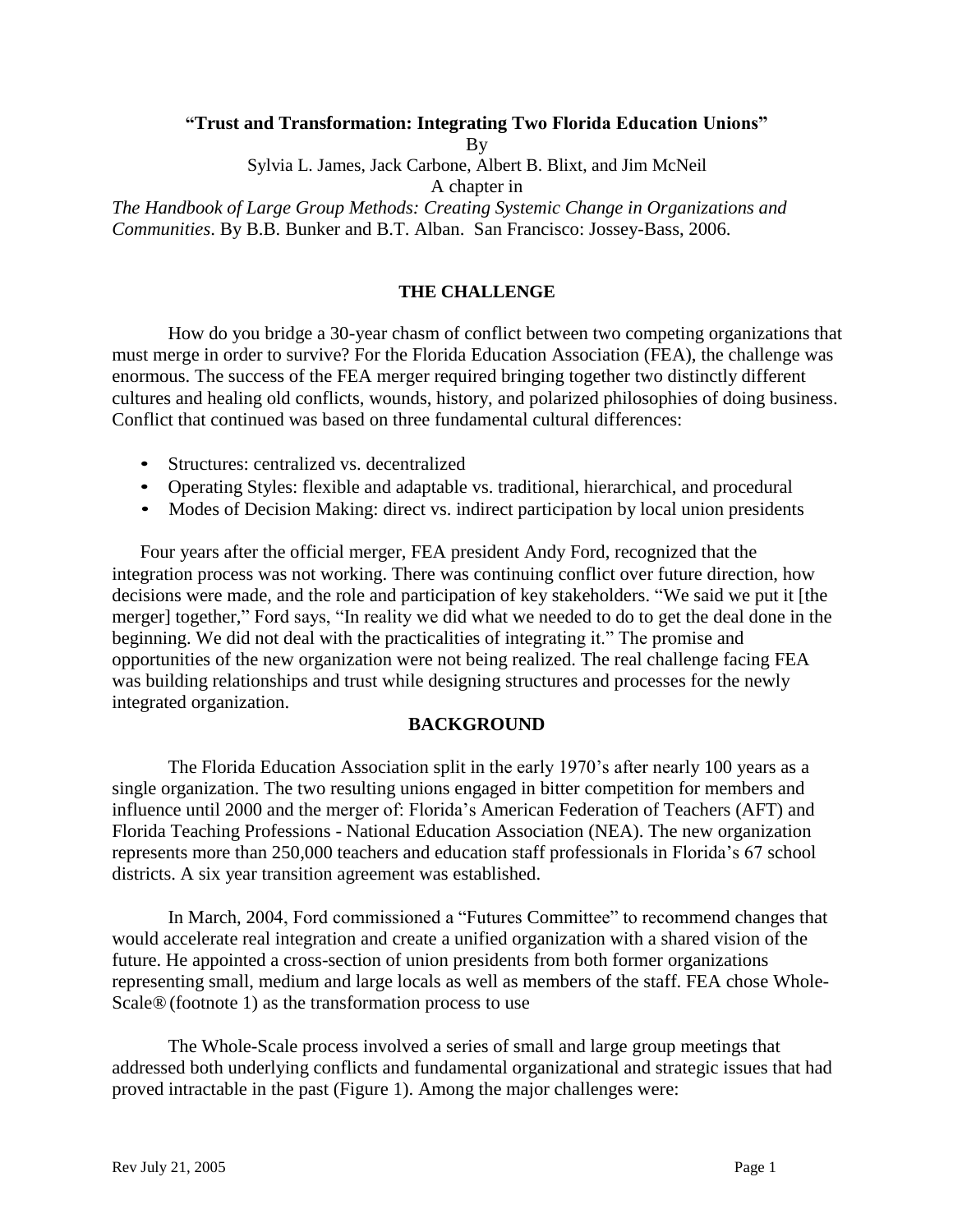- 1. How to overcome, integrate, and transform twenty-six years of pre-merger and four years of post-merger culture into a new, single, cohesive culture.
- 2. How to build the trust that was needed for healing, cohesion, and forward movement.
- 3. How to accomplish this in the course of one year with only four Friday evening-Saturday sessions, and one 2.5 day session with a cross-section of 65 people who had other full-time jobs and assignments and were geographically dispersed.

### Figure 1 about here

## **THE STORY**

## **Futures Committee Meeting #1, March 2004: "To launch the Futures Committee together in a way that ensures it achieves its purpose."**

The challenge in the first meeting was to establish cohesion, a sense of purpose, and a charter for the Futures Committee. A set of processes, tools and methods were established in this first meeting that would continue throughout all the meetings:

- 1. Meeting planning process. A microcosm of Futures Committee created a purpose statement, desired outcomes and design for each meeting.
- 2. Converge/diverge group process. The design for the journey and for each meeting takes into account the need for small group work (e.g., study groups, meeting planning) and large group work that lets the system tap the wisdom of the whole, to make decisions, and to plan actions.
- 3. Emergent design. We provided the time to confront the issues, to change conversations/activities based on new data that surfaced and impacted achieving the meeting purpose and desired outcomes.
- 4. Building trust in every meeting**.** This required demonstrating that there were no hidden agendas in the process. Total transparency was required about how meetings were designed and willingness to hear all voices was demonstrated. We surfaced and worked on those things that occurred and were breaking trust or reinforcing the lack of trust.
- 5. Internal/external consulting team. To simultaneously see and process the complexity of this transformation requires a team. We built an internal/external consulting team to plan and facilitate this process. The team decided the timing and sequencing of activities and constantly assessed the state of the group.
- 6. Daily feedback and written evaluations. At every meeting, each participant completes a written evaluation at the end of the day. The planning team, leadership, and consulting team read these and make changes to the next day's agenda. The next morning, a summary is shared with everyone to make the meeting totally transparent, build trust, share information on how to work differently, and make visible how the participants' shaped the new agenda.

As the sixty-five members of the Futures Committee gathered for the first time at four o'clock on a Friday afternoon, the atmosphere ranged from caution to outright skepticism about what was about to happen. Most of the members were local union presidents and some were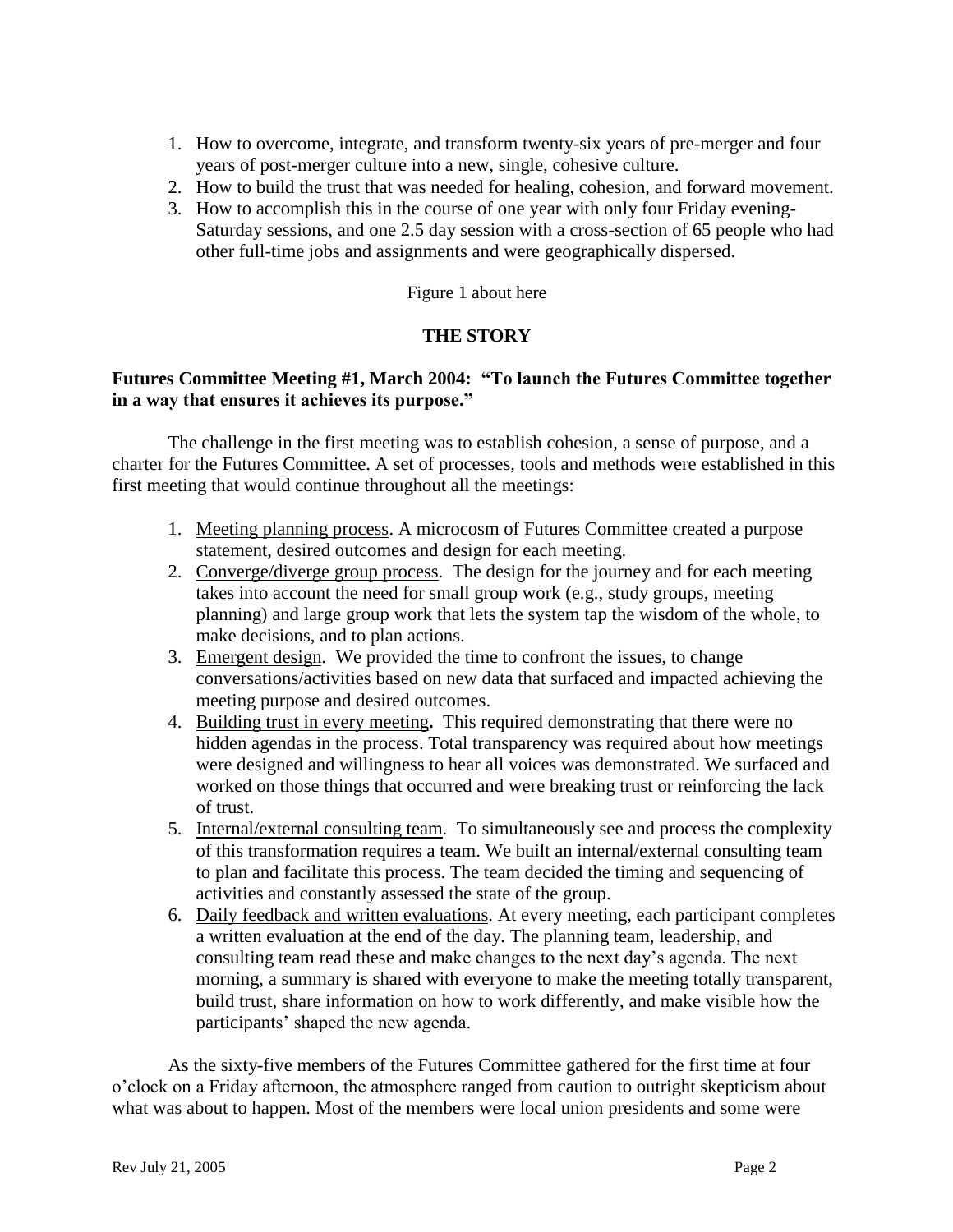FEA staff. Each president, elected to serve their local membership, would have to be convinced about the value of this group process.

The sixty-five were seated at round tables of eight. Seating was predetermined so that each table was a microcosm of the entire room: elected leaders from each of the former unions, different size locals, staff, and different occupations in education represented by FEA. President Ford and the Futures Committee Co-chairs convened the meeting, describing why this committee was formed, what it was intended to accomplish, and the way this group would work together to maximize participation.

The design of the meeting moved from creating common data to a vision of the future to first steps for action. Participants began creating a common database by introducing themselves, sharing their individual perspectives about their hopes and fears for this process, and agreeing on the outcomes they needed for this first meeting. Then, a merger history timeline was placed on the wall and everyone wrote their memories about the history of the merger. A whole group discussion followed about the events leading up to and following the merger and the feelings, experiences, and learning that came as a result.

Friday evening and most of Saturday morning was spent agreeing on a vision of themselves and their role as a committee. The framework for this discussion was the proposed group charter. The purpose of a group charter is to clearly identify the group's purpose, role, authority, tasks, and how it will do its work. After considerable discussion, a consensus was reached and the charter was adopted. "The purpose of the Futures Committee is to design a process to gain maximum input and participation from FEA elected leaders, constituency groups, members, potential members, FEA staff, and local staff in order to make recommendations to the appropriate governing bodies for change as we define our desired future."

Finally, as part of next steps planning, there was discussion on whether to have an allstakeholder meeting in June in order to gather input on building a shared vision for the future direction of FEA. The group decided that it was not ready to sponsor the all-stakeholder meeting until the committee had more time to become familiar with the key issues to be addressed, the target audience for such a meeting, and the intended outcomes for it. They decided instead to reconvene as a committee for three days in June to continue the dialogue. Before adjourning, they agreed on outcomes and a series of questions to address at their June meeting, and selected members to work with the internal/external consulting team to plan the agenda.

Each person completed a written evaluation which was summarized and communicated to everyone. Participants described the most significant outcomes of the two days as: "We worked out several areas that could have derailed the process. Discussion of merger timeline (telling the story)." They responded to "What surprised you?**"** with "We came up with a timeline that had such impact… Personal agendas…How much everyone cares about FEA!" To maintain momentum, they recommended "Communication in the room; not the hallway. Don't let up."

### **Futures Committee Meeting #2, June 2004: The Uproar**

The 2.5 day session that became known as "The June Meeting" was planned by a microcosm of the Futures Committee and facilitated by the internal/external consulting team. In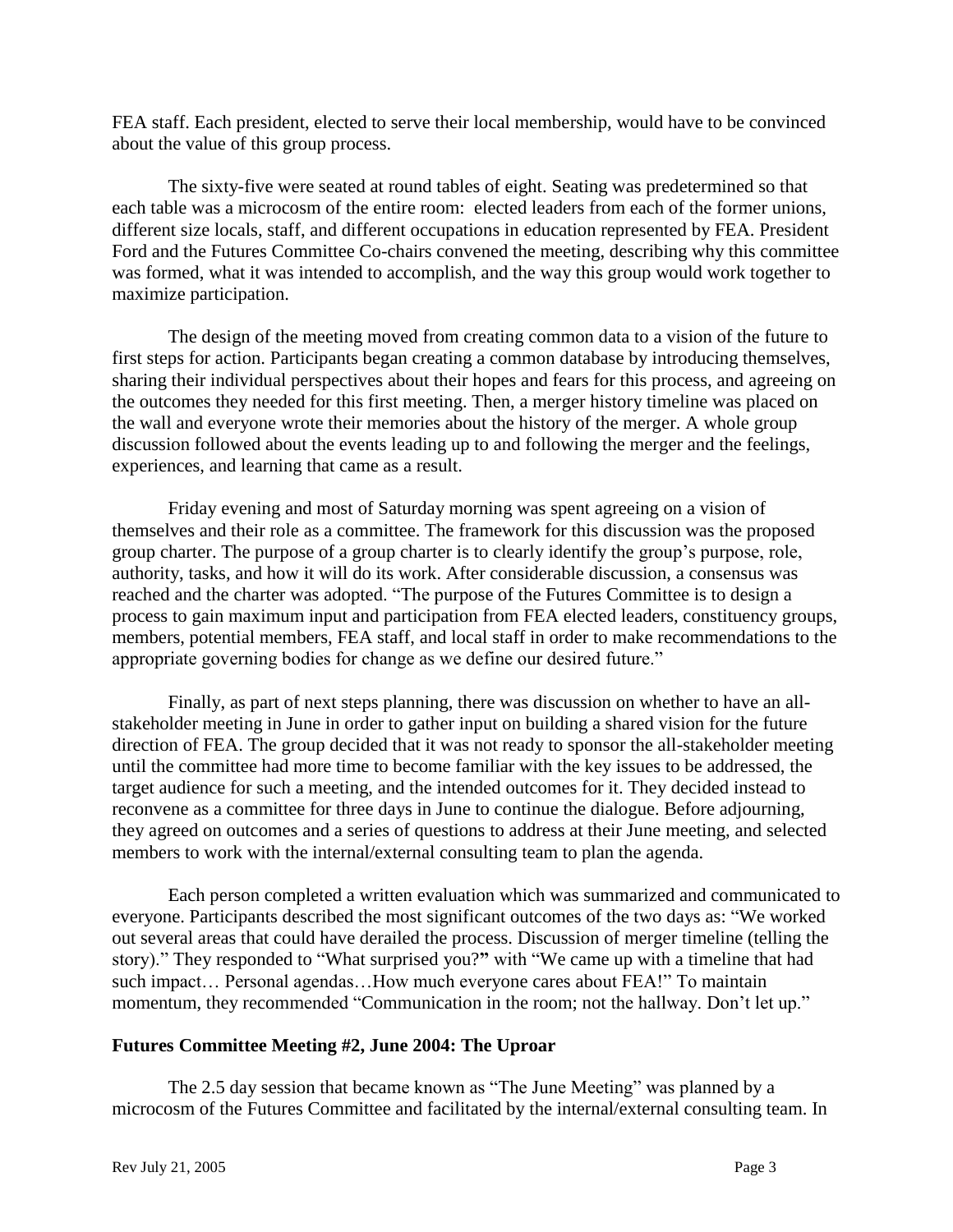April, this planning team spent two days together creating a purpose statement, desired outcomes and a design for the flow of the meeting. The purpose statement was "To build a dynamic, committed and knowledgeable leadership team that creates a comprehensive work plan that will help shape the desired future of FEA." The agenda that they created together was expanded into a "minute-by-minute" detailed design by the consultation team. That design was then shared with the microcosm planning team, and finalized based on their reactions and input.

Day One: As the June Futures Committee meeting was about to begin on Tuesday afternoon, the planning team alerted us that the "elephant in the room" was how voting had been handled at the May Delegate Assembly. The annual Delegate Assembly elects FEA leadership and votes on other business of the Association. Approximately 1000 delegates attended the 2004 Delegate Assembly (including all members of the Futures Committee) and several important issues were to be decided. A dispute arose over voting procedures. Confusion about the rules for voting had created dissention and many leaders felt they had been treated unfairly. During the first afternoon, there was obvious tension.

At the end of the day, the planning team reviewed the day's evaluations which confirmed how significant the issue of trust was within the Futures Committee and within FEA Many people felt that if the trust issue was not directly confronted, the work of the Futures Committee would not be productive. The planning team revised the event agenda to conduct dialogue on the main trust issues within the room and within FEA.

Day Two: The morning of the second day, the whole group discussed the sequence of events around voting at the Delegate Assembly. The original agenda included a morning activity to hear from the top official from each of the two national unions. The consultants described the situation and the urgent need to have a whole room discussion before everyone would be ready to listen. The national leaders quickly understood and endorsed the decision to engage in this conversation. The resulting conversation was spirited and free-flowing. People began to realize that the conflict surrounding the Delegate Assembly voting procedures was the result of both different perspectives and different amounts of information. As people began to feel heard, they agreed to move on with the agenda.

By mid-morning, the agenda resumed with "Expanding our View," which included a look at the external forces and trends affecting the future of education and an internal view from small, medium, and large-size locals. Using this information, the entire group created a draft high level strategy for FEA including Mission, Values and Goals.

That evening, the microcosm planning team and the consultants sat down with the cochairs to read the day's evaluations. Despite the morning's attempt to clear the air about the Delegate Assembly conflicts, we learned that one faction was holding a "meeting outside the meeting" that evening and others were holding frequent the huddles in the halls. The planning team members shared their own conflicts and emotions. They mirrored the larger organizational conflict. People were really bent out of shape and polarized about how they saw the sequence of events. There was incredible tension within each individual about their personal choice to demonstrate loyalty to their colleagues by attending the evening "meeting outside of the meeting" or whether to show support for the Futures Process by not attending and keeping all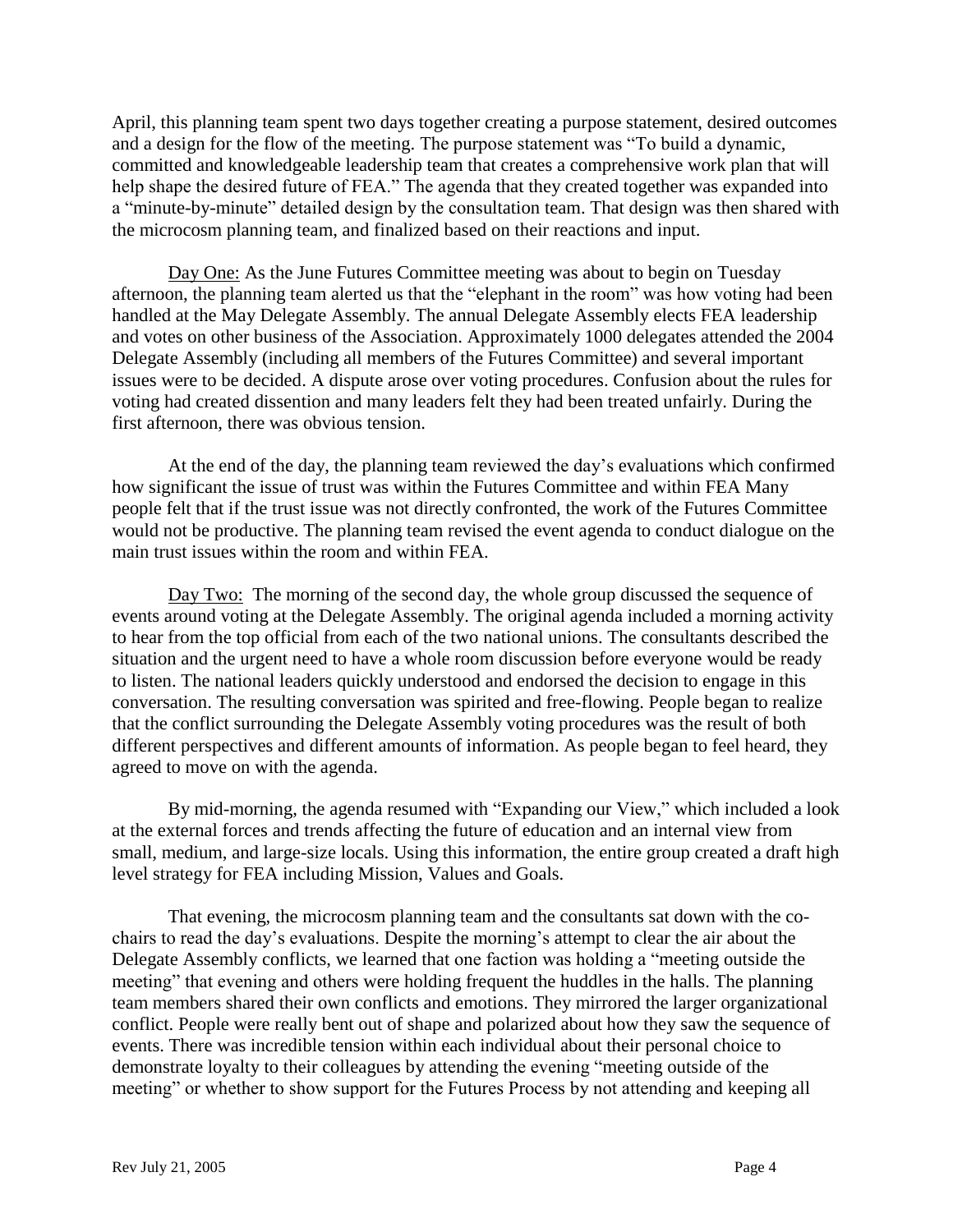conversations within the Futures Committee meeting. It was clear the conflict was still festering. Trust was still an issue. The events were analogous to the entire merger struggle: mistrust between the two former cultures, about inclusion (who was in, who was out), as seen in who had the information about how voting was going to take place at Delegate Assembly. Each side of the conflict felt that the other side had information it did not have. It appeared that the committee was suddenly unraveling. They were asking themselves, "What are we doing here? Why did some people have the information about the voting procedures and others did not? I'm not sure I want to be part of this group."

The consulting team shifted the conversation to "how do we want to deal with this tomorrow morning?" The planning team realized that the conflict needed to be directly confronted. "We have to have this same conversation in the whole room tomorrow morning. Look what we have learned from each other tonight. Tomorrow let's describe our conversation to the whole group. We'll read the concerns expressed in the evaluations by some people about a 'meeting outside the meeting' being held off-site tonight." Then the planning team and consultants redesigned Thursday's agenda so that everyone could spend the next morning in a conversation about trust that paralleled the conversation which the planning team had on Wednesday evening. The planning team decided "We cannot talk at tables of eight. We must have a 65-person conversation so everyone hears everyone to begin to build the trust."

Day Three. When the entire Futures Committee reconvened the next morning, the cochairs talked candidly about the conversation the night before, how they felt personally, and how critical it was that we openly talk about the trust issue. In that moment, the room went silent. The consultants let silence continue. Then someone spoke. The group spent the next two hours in room-wide conversation. Sixty-five people "told their story." Finally, the entire elephant was on the table and visible to all.

In the end, the group agreed to charter a sub-committee of the Futures Committee to review the events leading up to and during the Delegate Assembly on the issue of the voting procedures. The purpose was to draw learning's and recommend changes to next year's voting and communication process. The charter discussion defined conflict as occurring when "my expectations don't meet yours." Everyone wanted a voice in writing the sub-group's charter. Having built enough trust to resume work in small groups, each table of eight discussed what had to be in that charter. These drafts were then consolidated in the whole room, resulting in a clear set of expectations for the sub committee. In "Advice to the Sub-Committee," everyone stressed that this was not a witch hunt, not about placing blame, but about learning from it. For that reason, the sub committee was called the "Delegate Assembly Study Group".

This was the critical turning point in the process and the catalyst that allowed the full process to play out successfully over the next year. After the group fully addressed the Delegate Assembly issue, everyone was able to set it aside and return to work on FEA's Strategy. They reviewed the goals they had drafted the day before. Energy was high!

The evaluations for the June meeting reflected the hope that was restored. People described the most significant outcomes of the 2.5 days as, "start on honesty issues…bringing out issues that are still lurking…building the trust…discussing the undiscussables…more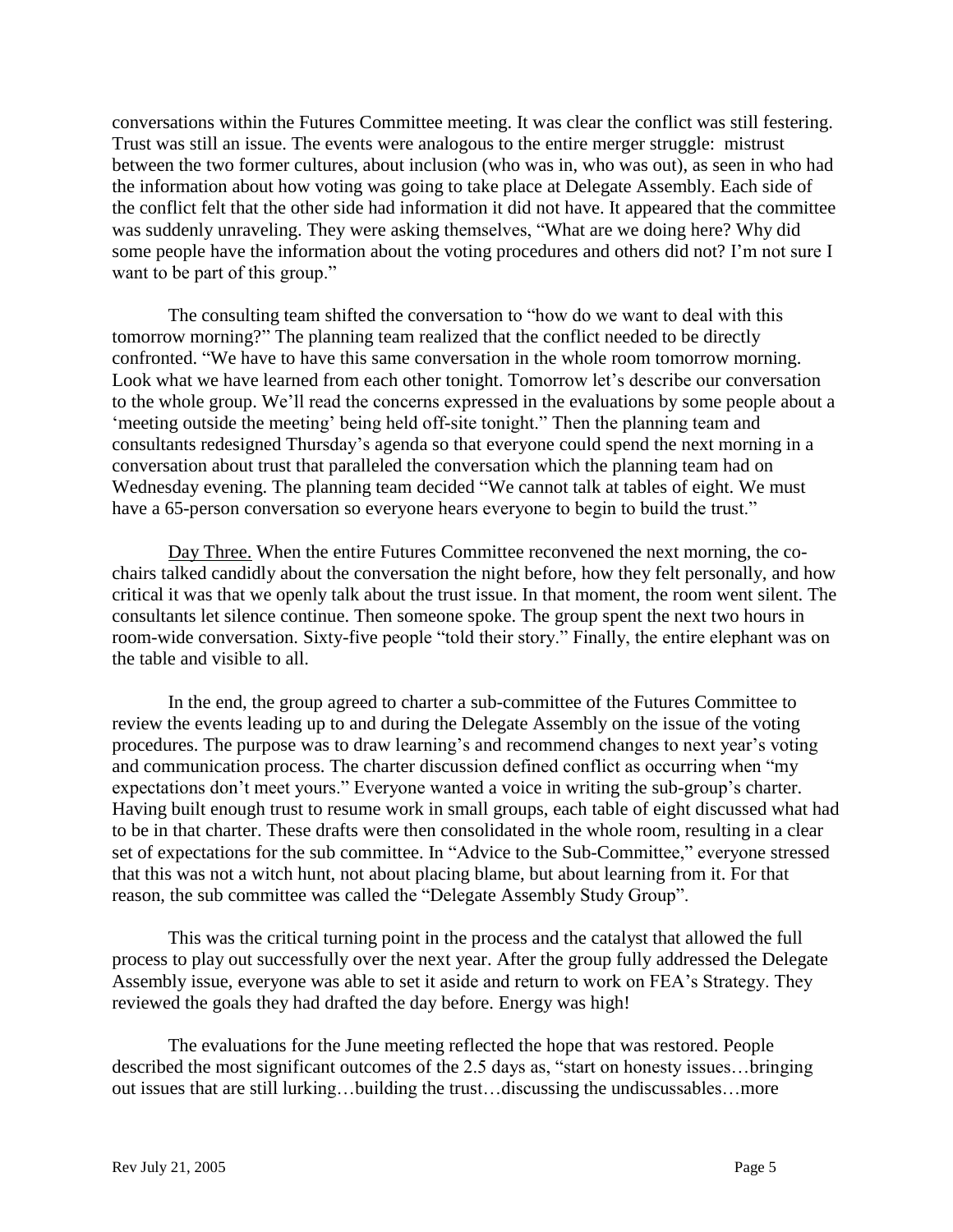comfort with people in the room." To maintain momentum, they recommended "continue to work on the trust issue, keep talking, keep big picture in mind, and keep confronting the issues…"

### **Preparing for Meeting #3**

The Delegate Assembly Study Group met for two days prior to the October meeting #3. Through a six-hour "Telling our Stories" process, they created a common picture of what actually happened in the Delegate Assembly. On the Friday evening, they planned to give their progress report to the entire Committee.

While the Delegate Assembly Study Group was meeting, a separate group created a visual of the year-long timeline of what needed to happen in order for recommendations from the Futures Committee to be voted on at the May 2005 Delegate Assembly. While the Futures Committee was a microcosm of the system, their work had to go through the normal approval channels in order to adher to FEA's constitution and bylaws as well as state and federal labor regulations. Since the approval process was not commonly understood by all Futures Committee members, this timeline would to be shared at Meeting #3.

## **Futures Committee Meeting #3, October 2004: Work on Real Issues**

By the third meeting, trust levels had reached a point where the group could begin tackling the real work of planning for the future of the Association. The October meeting began Friday evening with the Delegate Assembly Study Group telling their story. The report was very positive in terms of the process and telling the story. The Study Group shared how they had spent most of the first day talking about and agreeing to ground rules for how the conversation was going to take place by continuously asking themselves "How are we going to have the conversation with each other so others can hear?" The conversation to agree on ground rules helped create a safe place for people to begin telling their stories about the events surrounding the Delegate Assembly voting conflict.

The Study Group members described how they spent two days reconstructing the sequence of events leading up to and at the Delegate Assembly. They told it as a story. They talked about how they had worked together, what they had learned, and how they had finally converged on a picture that explained but did not blame. Flipcharts captured all the information from their conversations and filled two walls in the meeting room. When the rest of the Futures Committee saw how this diverse group was connected, energized, and honest with each other; there was a palpable shift in attitude and affect from lurking distrust to excitement.

Saturday, working as a whole group, the Futures Committee finalized the strategy and turned its attention to the ongoing debate surrounding "organization governance". Many considered the current structure ineffective and onerous. The multi-level structure made up of Executive Officers, Governance Board, Executive Cabinet and Delegate Assembly had been created in order to facilitate the merger not necessarily to best manage the organization. Because of general dissatisfaction, this issue had been flagged by the FEA President as one area that needed to be reviewed. Most others agreed.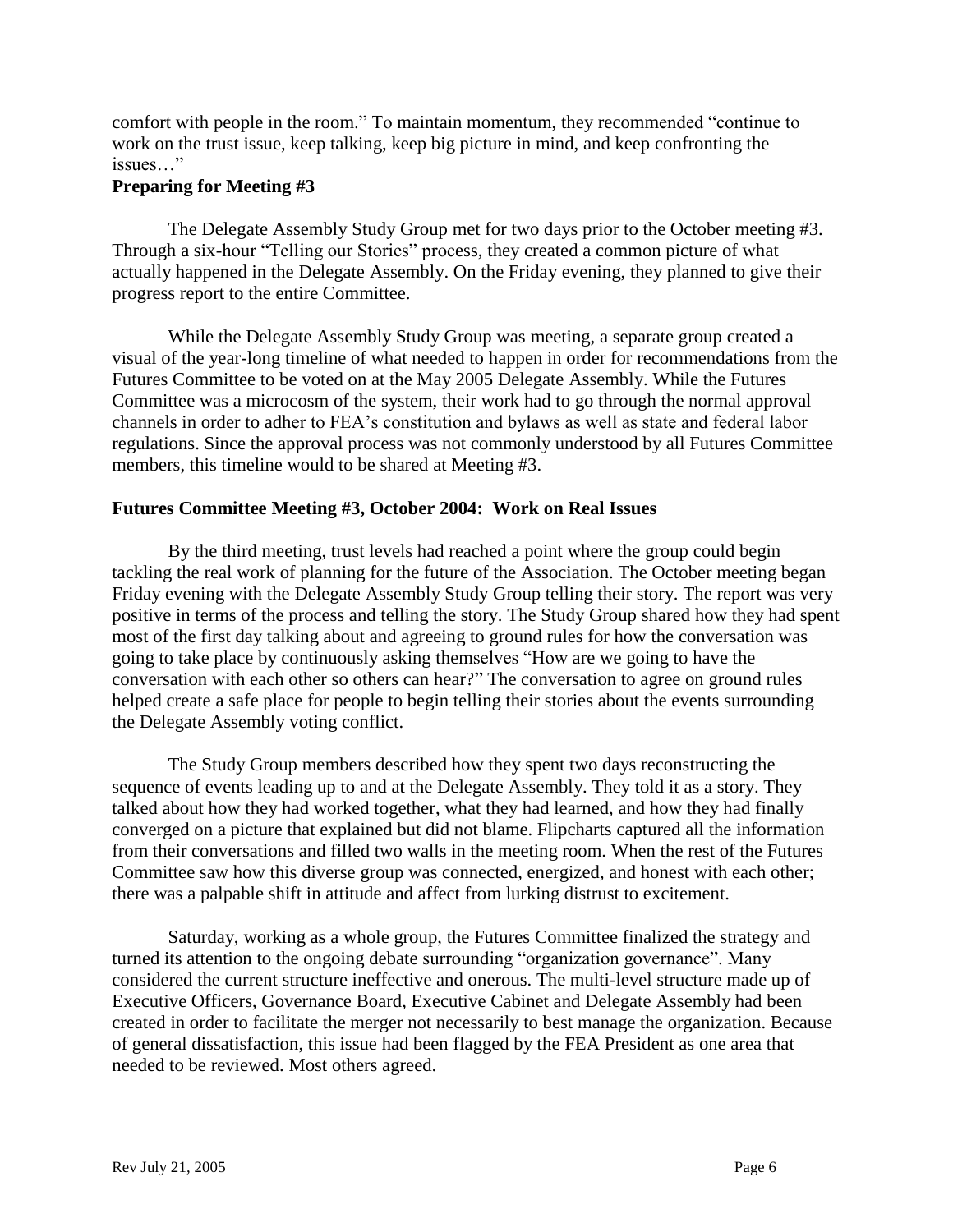Opening up discussion of governance also opened up the possibility that some forces would gain power and influence while others would lose it. Passions ran high and ulterior motives were suspected. The challenge was to discuss the issues in an open and honest way and arrive at solutions that would be supported by the rest of the organization.

Creating a Governance Study Group. By now, the Futures Committee had become more willing to trust smaller groups to tackle specific issues and bring back recommendations for the whole group's consideration and approval. They identified a subgroup of fourteen Futures Committee members and called it the Governance Study Group. Members were nominated and chosen by the full Futures Committee based on the following criteria that properly reflected the various interests within the organization: small, medium and large locals; elected and staff; governance levels; gender/ethnic diversity; opinion diversity; historical perspective; people without historical perspective; constituency group representatives; and non-presidents. Once the group was chosen, a charter was developed by the entire Futures Committee, through table work and then whole group agreement (Figure 2).

### Figure 2 about here

The next step was to solicit input from the entire Futures Committee. We asked them at their tables to identify the issues that the Governance Study Group needed to address for each of the four governing levels (Executive Officers, Governance Board, Executive Cabinet and Delegate Assembly) in order to serve the organization's needs 3-5 years into the future and those that must be brought to the Delegate Assembly for approval in May. This process generated nearly a hundred responses which was the basis for the work of this committee. They voted on which issues were most critical and which recommendations were most powerful.

We suggested using Interest Based Problem Solving (footnote 2) as the process for exploring governance issues because it was familiar and favorably viewed by most FEA members. Interest Based Problem Solving (sometimes known as Win-Win) had been used in several contract bargaining sessions. The underlying principles of Interest Based Problem Solving had provided ground rules for the all-room discussion in the highly-charged June meeting. The committee trusted that these principles would again provide a healthy, shared framework for the governance discussions. To support the study group, they agreed that it would be facilitated by one external consultant and one trusted staff member, both experienced in Interest Based Problem Solving. Choosing a familiar and trusted process led by experienced and neutral facilitators laid a foundation for the Governance Study Group that was open, transparent, and trusted by all Futures Committee. Equipped with both a structured way to safely explore options and a means to listen and learn from each other, the group was ready to engage in meaningful dialogue.

### **The Governance Study Group and the Futures Committee Meeting # 4, December 2004/January2005 : Recommending Constitutional Changes**

There were two Governance Study Group sessions, each three days, using the Interest Based Problem Solving process to fully deliberate the issues and arrive at recommendations. Once completed, the sub-committee's recommendations were brought back to the full Futures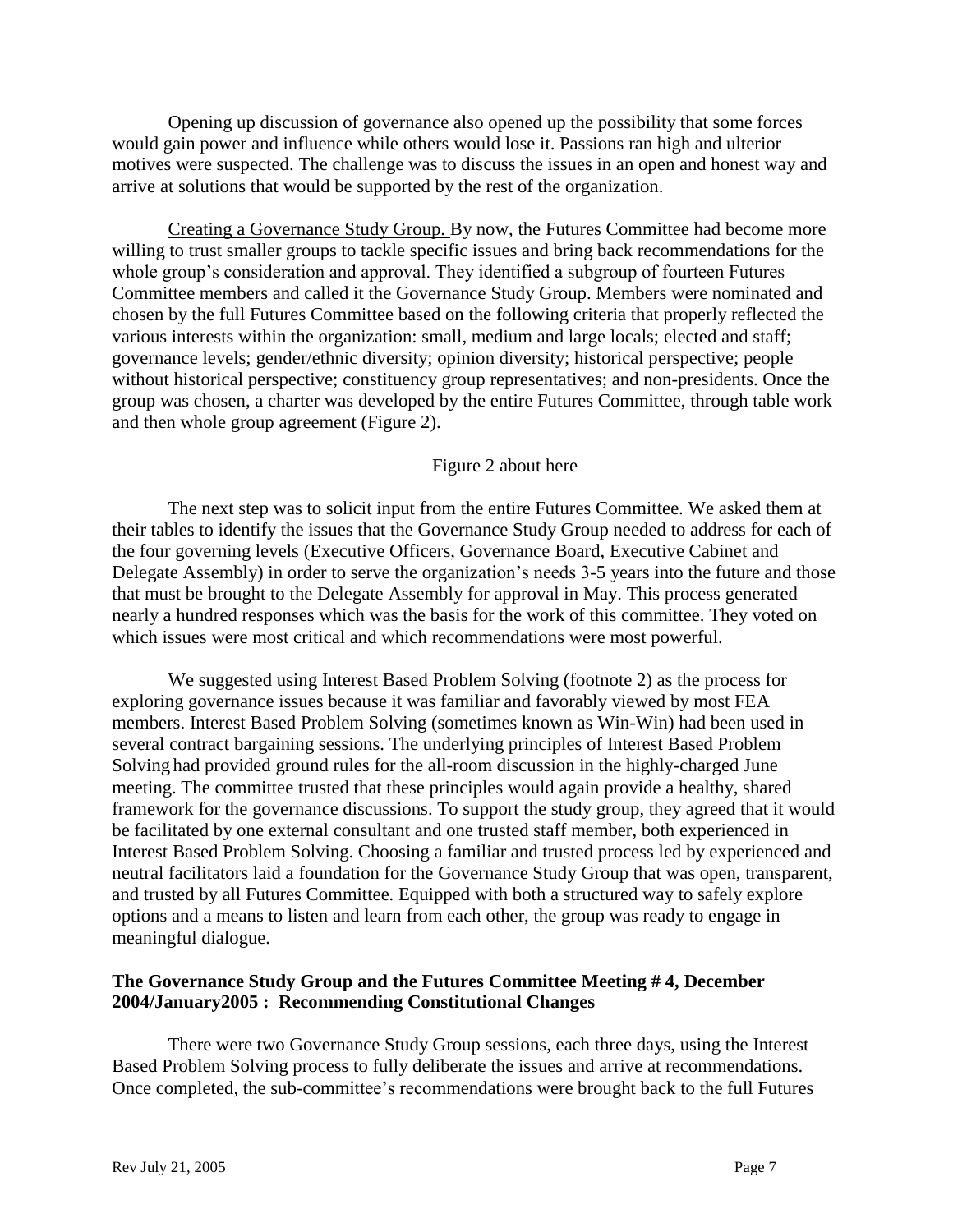Committee for discussion in their January meeting. The final recommendations contained significant constitutional changes in the election of union leadership, policy making responsibilities, and alignment of organizational structure and decision-making. Remarkably, all recommendations were adopted, with only one Futures Committee member voicing disagreement. Meeting #4 ended with a group commitment to support all the Governance Study Group's recommendations through the required approval process. They planned how they would present these recommendations to the Governance Board for review and action starting at the Governance Board's January meeting. Given the level of mistrust and differing opinions in the beginning of this process, the Futures Committee talked about how they had succeeded in staying true to their values and principles while forging a plan for the future.

Interim Work. A cross section of the Futures Committee presented all the recommended constitutional changes at the January Governance Board meeting. Modeling the interactive processes they had learned, after they presented, Futures Committee members asked the 150 person Governance Board, in their small groups, to discuss what they had heard and their reactions, and to identify their questions of understanding. Then they facilitated a whole group open forum. A Futures Committee member, who was also a Governance Board member, was seated at each table for the small group conversations to provide background and answer questions. The Governance Board was the final decision maker on which recommendations of constitutional changes would be voted on at the May Delegate Assembly. Even though they did not have to agree on this until their March meeting, that January day 150 member Governance Board recommended the Futures Committees' proposal to the Delegate Assembly as a complete package! In addition, they agreed to integrate the work of the Futures Committee into the Governance Board, adopting Whole-Scale processes as their new way of leading as a strategic body. They saw the possibility of their own meetings becoming meaningful and participative.

### **Futures Committee Meeting # 5, February 2005: Transitioning and Widening the Circle**

This meeting began the transition of integrating the Futures Committee into the Governance Board. They broke into small groups to create a charter for the new role of the Futures Committee, to create plans to engage the rest of FEA in understanding the recommended constitutional changes that would be voted on at the Delegate, and to plan their own presentation at the Delegate Assembly.

The evaluations from the February meeting are the Futures Committee's powerful testimony of their learning journey to alignment and commitment. Their responses to "What were the most significant outcomes of the 11-month Future's Committee experience." included: "To see FEA moving forward with a positive attitude, it's made me a better leader, gaining new and wider perspective, building of meaningful and trusting relationship, the growth in trust and listening, really listening to each other, validation, an ability to hear both sides, being given a process to have difficult/important discussion and a way to come to resolution, the recommendation of changes were well thought out and good for the organization, the idea of ALL voices being seen and heard, alignment of purpose and structure…"

When asked, "On a scale of 1-10, how comfortable are you that your opinions were considered in shaping the committee's recommendation?" the average response was 9.3! This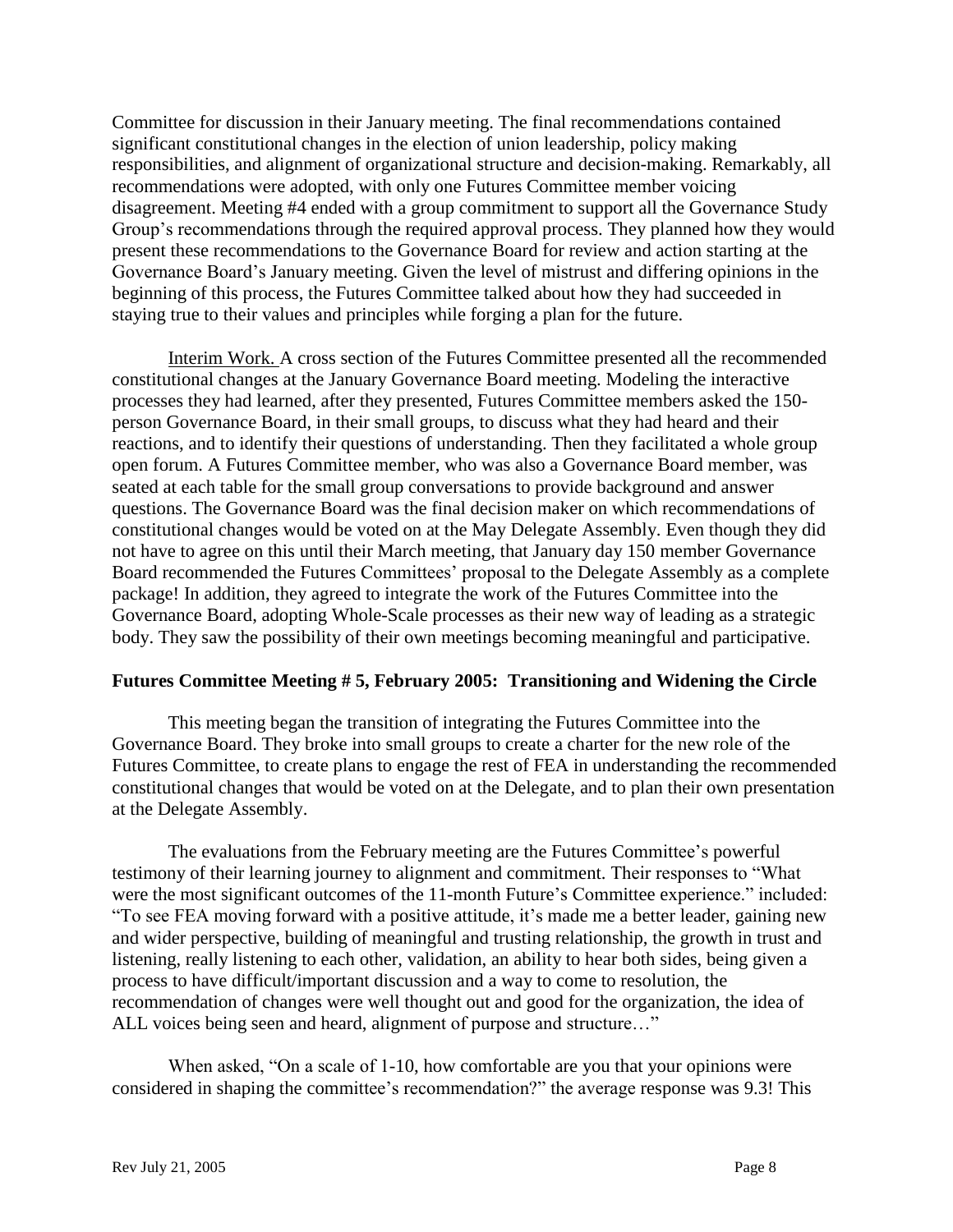was a tremendous leap from an average response of 6.9, eleven months earlier to "How confident are you that we will carry out our commitments to each other."

### **THE RESULT**

In May 2005, the FEA Delegate Assembly was presented with the recommendations. Nearly 80% of the 1000 delegates voted to accept the changes to strategic goals, budget, governance structure, and dues. In the words of one leader, "This process has transformed our union for the better."

In June 2005, the 150-member Governance Board, in a two-day meeting planned by a microcosm, "relaunched" itself, using the participative processes to agree on strategic objectives for the next 15 months, to identify the subgroups to get started, and to tackle "hot topics" that required real-time conversation and action. They described the meeting as "the best we've ever had...first time I ever held a microphone...Being able to speak my voice to the concerns of the organization…Met more of the Governance Board members and heard their perspectives by thinking in large group process…information for everyone, regardless of size…I believe in this process." They wrote recommendations to the microcosm planning team that would design the agenda for their next meeting. FEA has a shared process to sustain its organizational learning.

## **REFLECTIONS**

Reflections describes what we, the internal and external consulting team, learned about the trust that had to be built within the transformation infrastructure in order to sustain success. We decided to write Reflections from the "view of the internal consultant" in order to stimulate thinking about additional ways external consultants might support the internal consultant.

**1. Help leadership manage the anxiety about the process and the uncertainties.**  Having committed leadership and supporting the leaders in their commitment was critical to the on going success of the project. The greater challenge was helping the president and co-chairs manage their anxiety as they headed off into the unknown. FEA President Ford was determined to make it work! Like any leader, he took a leap of faith in the beginning. He wanted to engage others in redesigning the merged FEA, but he did not know what the process would hold, how it would unfold, or what the outcome would be. He knew the risks. His appointments to the Futures Committee put the key personalities, opinion leaders, and resisters into one room, a potentially volatile mixture. He realized the potential for him to become the target for all the pent-up anger and frustration. Ford understood the risks but was willing to accept them in order to integrate the merger and build a strong, united organization. His commitment would be seriously tested if the process spun out of control and the polarization intensified so that FEA split apart yet again. He knew that, if he wavered and/or walked away from the process, it would send the signal that the merger was not salvageable.

At several points, Ford was feeling ready to give it up. There were a number of reasons for his feelings: the uncertainty about where it was all heading; the feeling of loss of control and predictability; the apparent lack of clear, definable outcomes; challenges to his leadership; and an organizational culture that did not confront differences and conflict openly and directly. The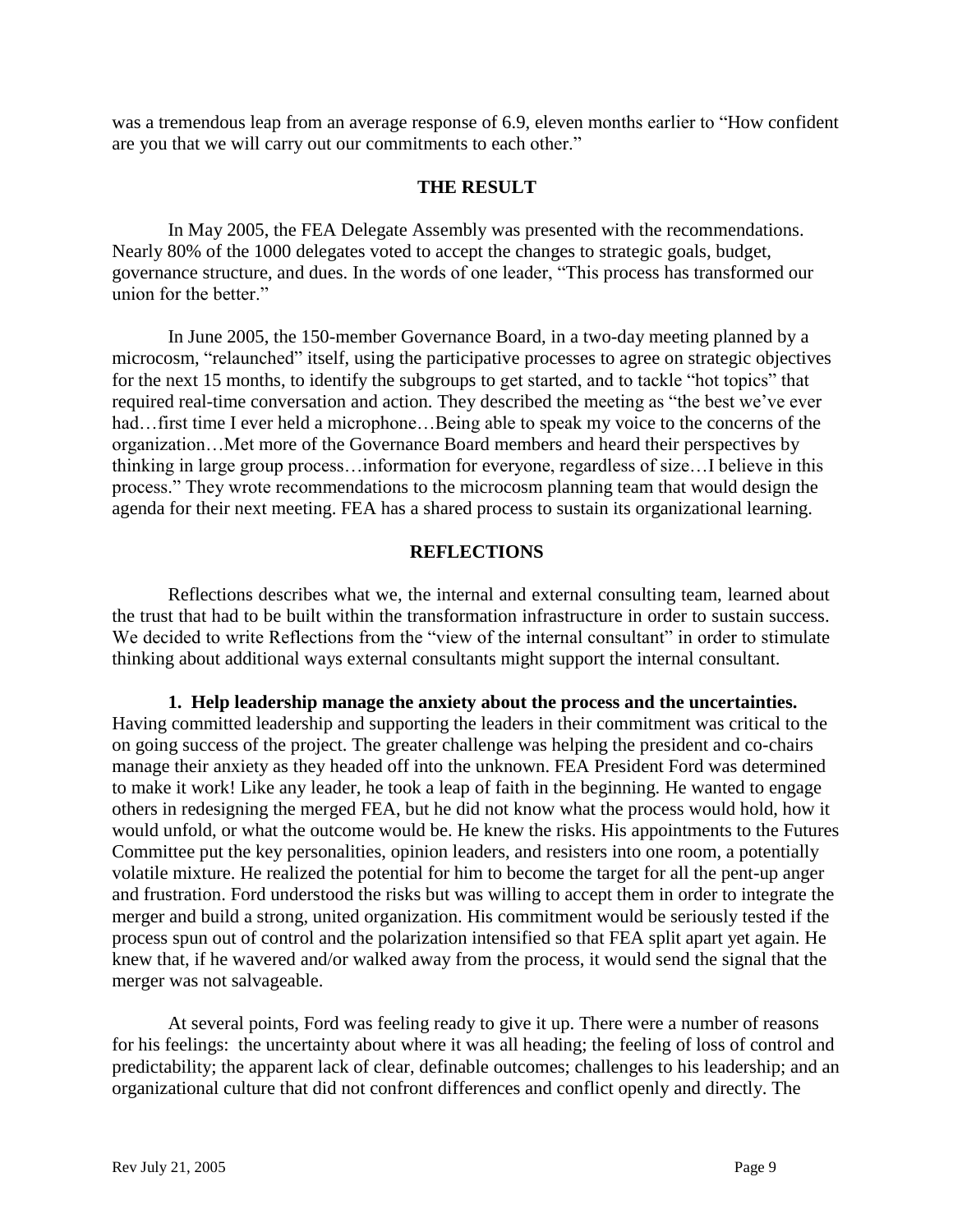organization's culture was used to working in linear and predictable ways. Conflict, when it was confronted, usually resulted in a 'win/lose' result. The fact that conflict and chaos were necessary and that they preceded any sense of order was unsettling. From the beginning, I continuously nurtured Ford's commitment by building trust and maintaining credibility with him so that he believed we could many any uncertainly and that we had the skills and experience to help the group through anything that emerged. I was candid about the realities. I focused on helping Ford feel knowledgeable and have the information to answer the inevitable push back and questioning he would get from committee members. In addition, I ensured that the president and the co-chairs stayed connected as a team, by bringing them together to share information, anxieties, and expectations.

The June meeting 'uproar' tested both Ford's and the Futures Committee's resolve to continue. Everyone emerged hopeful about the process. At the same time, the Delegate Assembly Study Group which was an outcome of the June meeting put Ford dead center of the lingering controversy. In conversations I had with him before the Delegate Assembly Study Group meeting, I learned how anxious he was because he would have to relive all the events and he could become the target for all the dissatisfaction and anger, even though the Study Group's charter described that the purpose would be to learn and to make recommendations, not to place blame. Through our conversation, he regained trust that we would design the Study Group meeting in a way that all the information could be shared in non-threatening ways, constructively, with ground rules. I continually made sure he was informed about what the design was, what his role would be, and what he needed to do at any given moment to support the process.

The next test for Ford was in October, when the entire Futures Committee would decide who would participate in the Governance Study Group. It was the moment when it became clear what "control" and "being participative" really look like. Again Ford confided that he felt he had lost control of the process and his constitutional authority as president because he had no control over the task and the composition of the group. I continued helping leadership understand how uncertainty and temporary chaos are part of the process and how staying focused on purpose is critical to keeping it all going.

Another insight was that Ford needed to be in the room for all these sub-committee conversations, even though he was not part of the decision making. In the early stages, he chose to stay out of conversations, to turn this process over to the large group so he would not be seen as manipulating this process or having a hidden agenda. With our nudging, by December he was comfortable being with the Study Group, contributing to conversations without controlling the outcomes.

If Ford had felt, at some point, that he did not trust me in this process or that I was working some other agenda, or that this was just too volatile, too unpredictable, and that these consultants did not really know what they were doing, then this would have all been different. As I look back, I'm glad I was candid and kept confronting and challenging the president and cochairs. I'm glad I kept constant reality checks with the co-chairs and president to keep them grounded in what was going on, grounded in the process; at the same time building the trust level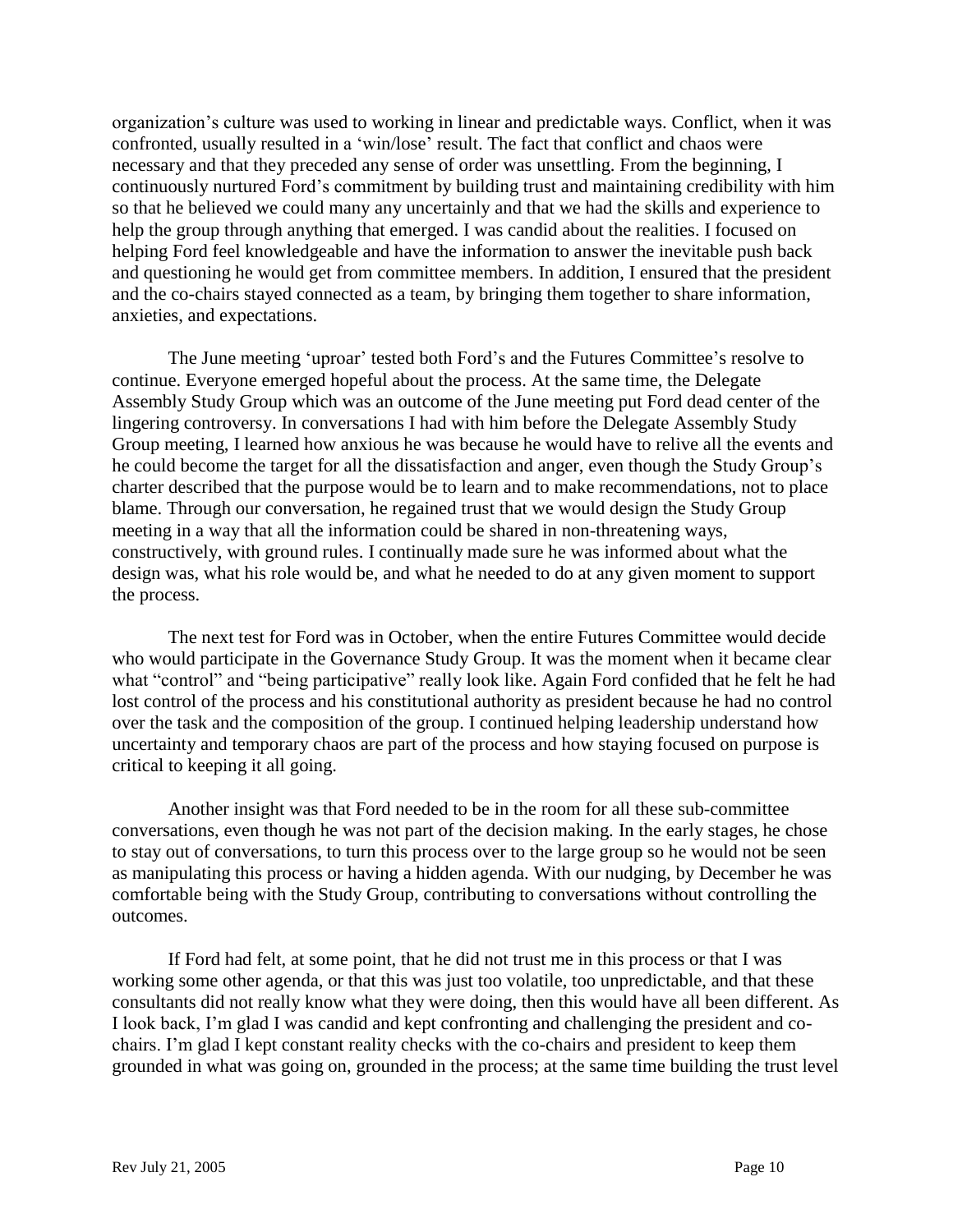and credibility in the process so that in time he would say, "well these folks know what they're doing…and in the end it's going to be okay."

**2. Work at staying calm.** In order to build trust and maintain hope and perseverance within the leadership, as an internal consultant, I had to have confidence that the process was going to work. I could have just as easily gotten derailed when those bumps in the road surfaced. I told myself "Stay calm. Do not react to everything." Then I had to take my own leap of faith. Sometimes it did feel scary and dangerous working on the edge of chaos. In addition to confidence in the process, I had to have perseverance, mechanisms that ensured that no one would get hurt, and processes that kept the leadership committed through the process—educated, confident and comfortable with the push-back that would come from whatever direction. In the earlier days, I would have panicked and said, "This isn't going to work! How do we get out of this gracefully? Instead I said, "This *is* going to work. It will all come out in the end," and it did! It helped to partner with external consultants who have experience in doing this, who have flexible design processes, who value enabling the system to reach its own solutions, and who are committed to transferring their methodology. We built a relationship where I trusted them to support me internally and to keep me on track. At times when I had to say, "No I do not have the skill level to do xyz. That's why we have you here."

**3. Build critical mass with capacity to facilitate and lead change.** If the Futures Process was to be more than an event, then we had to approach our role as one helping to build the system's capacity to sustain the changes for doing work differently. Learning was ongoing, experiential and grounded in the 'real' work of the organization. It included everything from learning how to design high engagement meetings, to developing skills for dialogue and reaching consensus, to clarity about roles and responsibilities. We learned how important it is to transfer processes and underlying principles to a critical mass of leaders by making transparent everything we were doing to design and facilitate meetings. When the Futures Committee took their recommendations to the Governance Board, they designed the meeting using the processes they had learned from their own highly participative meetings. By sharing the process, they demonstrated transparency and openness. In turn, the Governance Board experienced how a large group can work together to create results and adopted Futures Process as a way of designing and leading their own 150-person meetings. Several presidents are using these processes in their locals, and many others now attend FEA workshops on "Futures Process."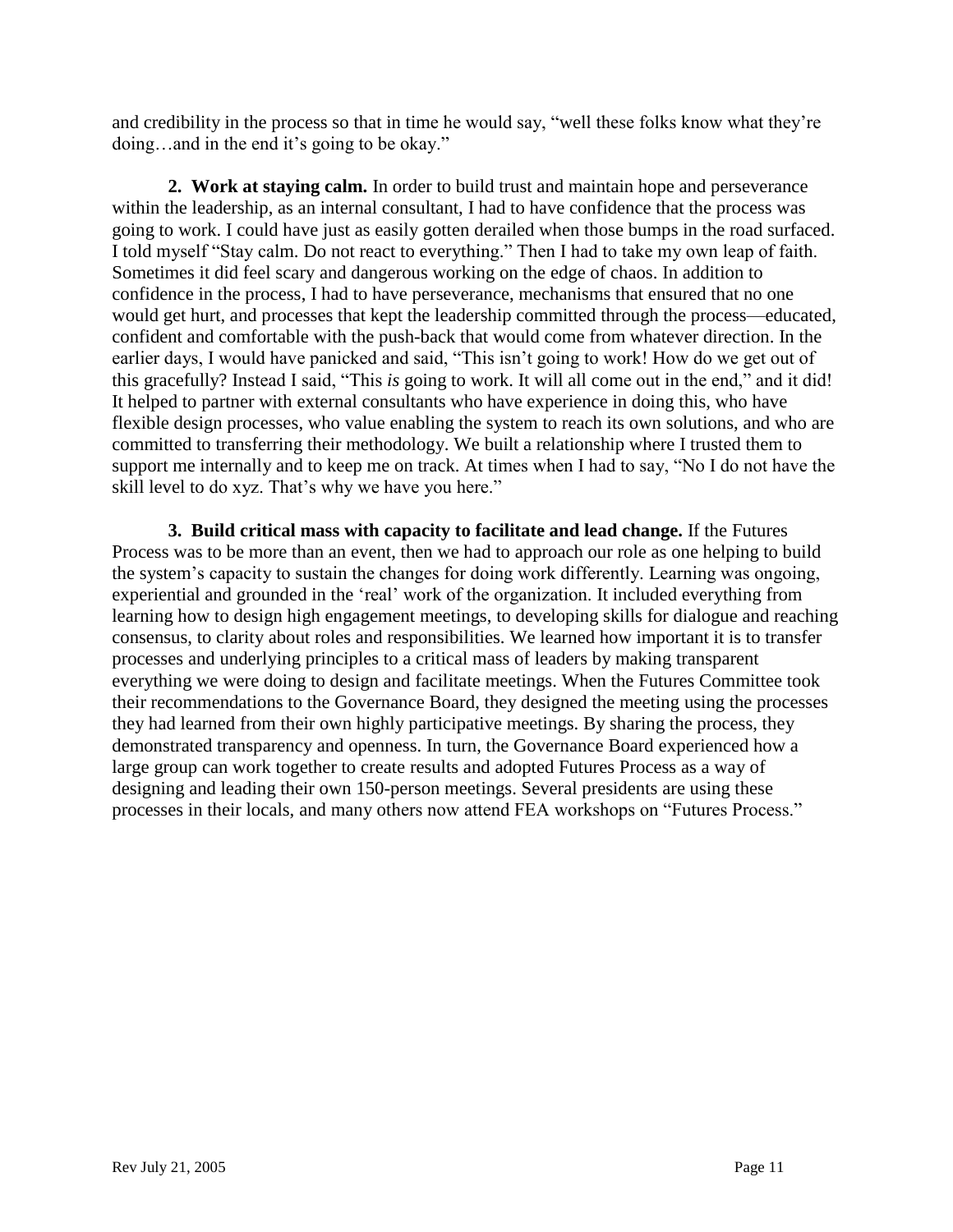Footnote #1: Whole-Scale® is a registered international trademark of Dannemiller Tyson Associates , Whole-Scale is an approach to organization and community change that provides theories, models, tools and processes which engage whole systems in positive change through small and large group meetings (involving 6 to over 2500 people). Whole-Scale approach engages microcosms of the organization in creating and implementing real-time solutions. The outcome is accelerated change, rapid implementation, and a critical mass of energetic people ready to move forward. Learn more about Whole-Scale at [www.dannemillertyson.com](http://www.dannemillertyson.com/)

Footnote #2: Interest Based Problem Solving, (IBPS), also called "win-win," or "principled" bargaining, is based on deciding "issues on their merits rather than through a haggling process focused on what each side says it will or won't do." (Fisher, Ury, p. xviii) The methods are devised to obtain wise, durable agreements, efficiently and with good will. They allow participants to escape the trap of either being hard and adversarial or soft and ineffective. There are four key elements to the method**:** 1) Separate the people from the problem. Be soft on the people, hard on the problem; 2)Focus on interests, not positions; 3) Invent multiple options for mutual gain to choose from and decide later; and 4) Insist on using objective criteria and reach results based on standards independent of will. Yield to principle, not pressure. The method requires a more structured process than traditional positional bargaining, but this up-front effort pays off as the parties find good solutions neither had previously considered.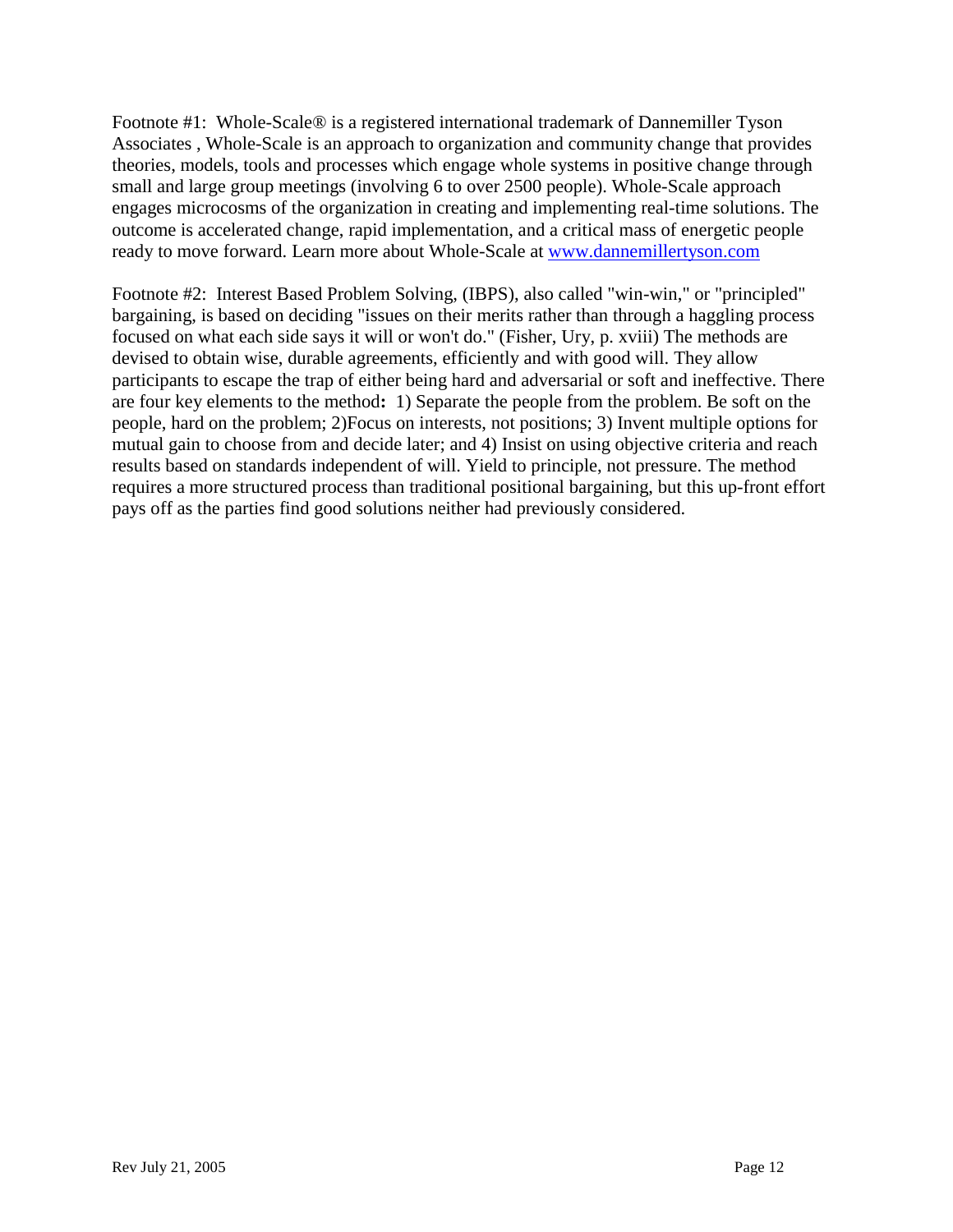# **Figure 1 – Trust and Transformation: Using Whole-Scale Processes to Integrate Two Florida Education Unions**



© Dannemiller Tyson Associates 2005 –, Whole-Scale is a registered international trademark of Dannemiller Tyson Associates, [www.dannemillertyson.com](http://www.dannemillertyson.com/)